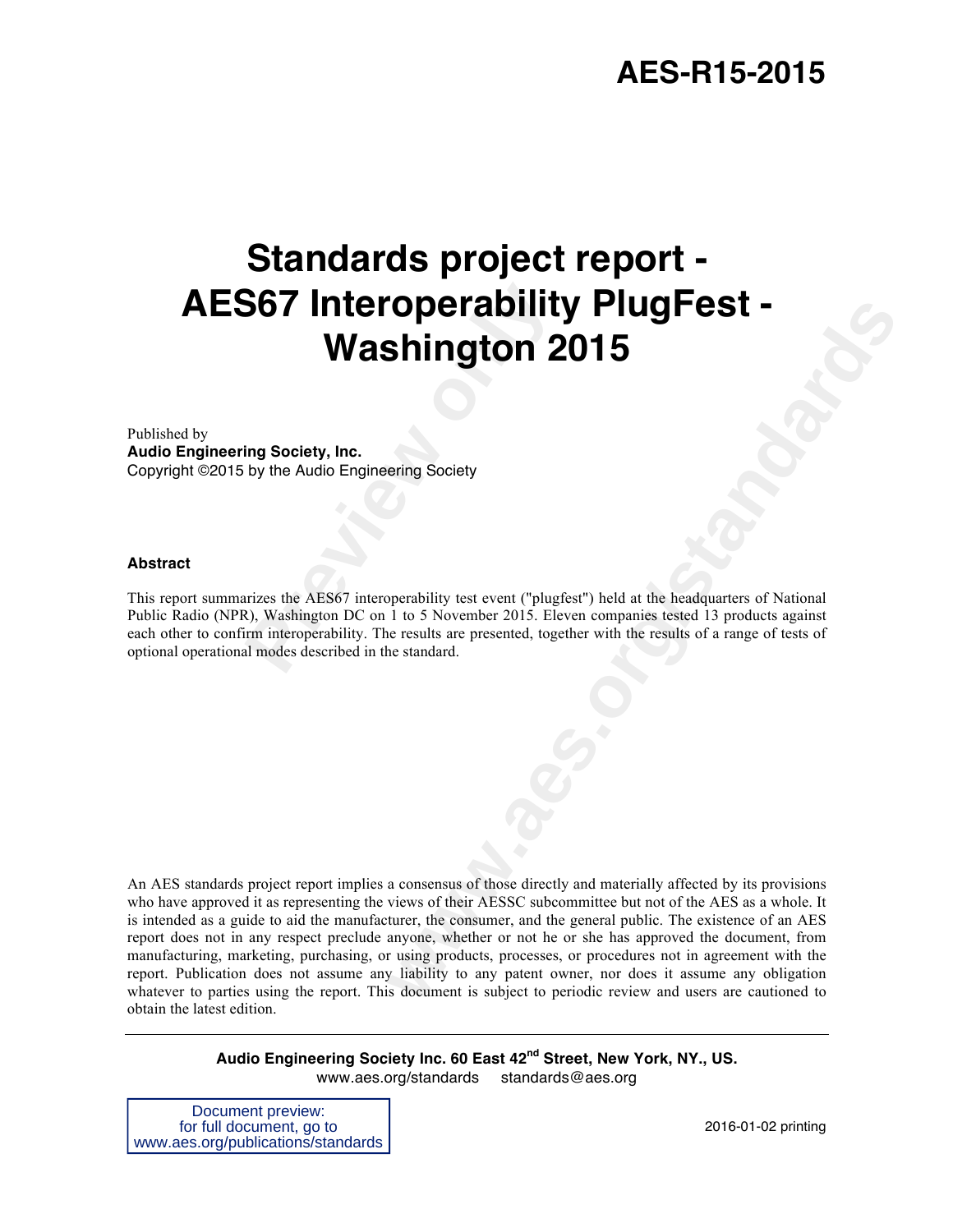### **Contents**

| <b>March</b> |  |
|--------------|--|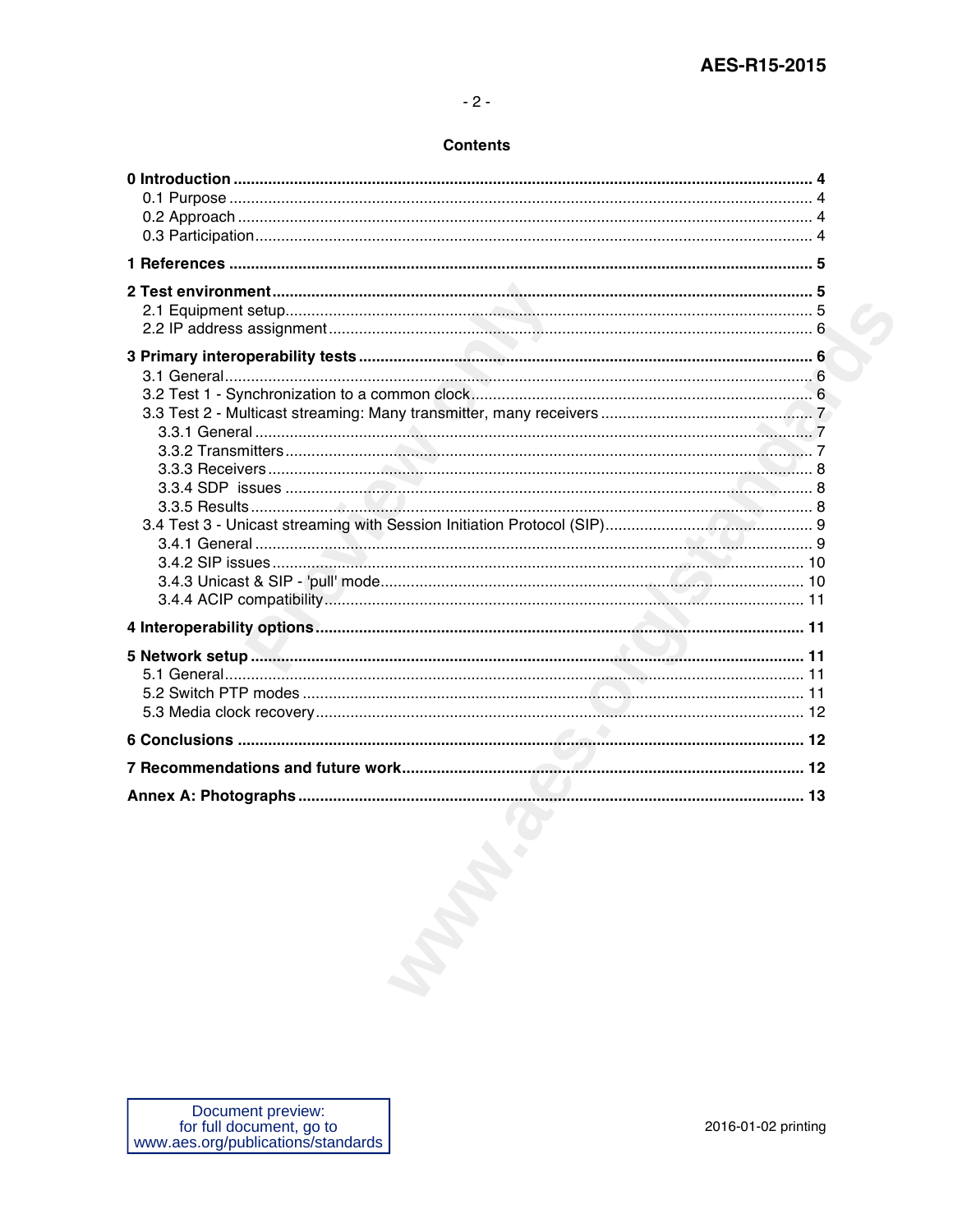## **AES-R15-2015**

#### - 3 -

#### **Foreword**

The inter-operability tests described here were discussed and formulated by AES standards task group SC-02-12-M under the leadership of Kevin Gross.

The members of the task group that produced these results are: Roberto Barbieri Carrera, Claudio Becker-Foss, Fredrik Bergholtz, Johan Boqvist, Dave Breithaupt, Dominique Brulhart, Gregoire Diehl, Johannes Freyberger, Kevin Gross, Terry Holton, Sonja Langhans, Ralf Michl, Masaaki Okabayashi, Bruce Olson, Kelly Parker, John Pruitt, Greg Shay, Keiichiro Soma, Peter Stevens, Nicolas Sturmel, Mark Yonge.

Keinchiro Soma, Peter Stevens, Nicolas Sturmel, M<br>express our appreciation to Dennis Byrnes of NF<br>colleague Gene Gerhiser who assisted the test<br>(IRT), Fredrik Bergholtz and Johan Boqvist of S<br>Laundon of the BBC, also provi For the Demnis Byrnes of NPR for valuable help with organizing this<br>his er who assisted the tests. Sonja Langhans of the Institut fur-<br>Itz and Johan Bequist of Swedish Radio, and Peter Sivens, Dave<br>also provided material h We would like to express our appreciation to Dennis Byrnes of NPR for valuable help with organizing this event, and to his colleague Gene Gerhiser who assisted the tests. Sonja Langhans of the Institut für Rundfunktechnik (IRT), Fredrik Bergholtz and Johan Boqvist of Swedish Radio, and Peter Stevens, Dave Walters, and Jamie Laundon of the BBC, also provided material help, especially in data analysis.

Richard Foss Chair, SC-02-12 Working Group on Audio Applications of Networks